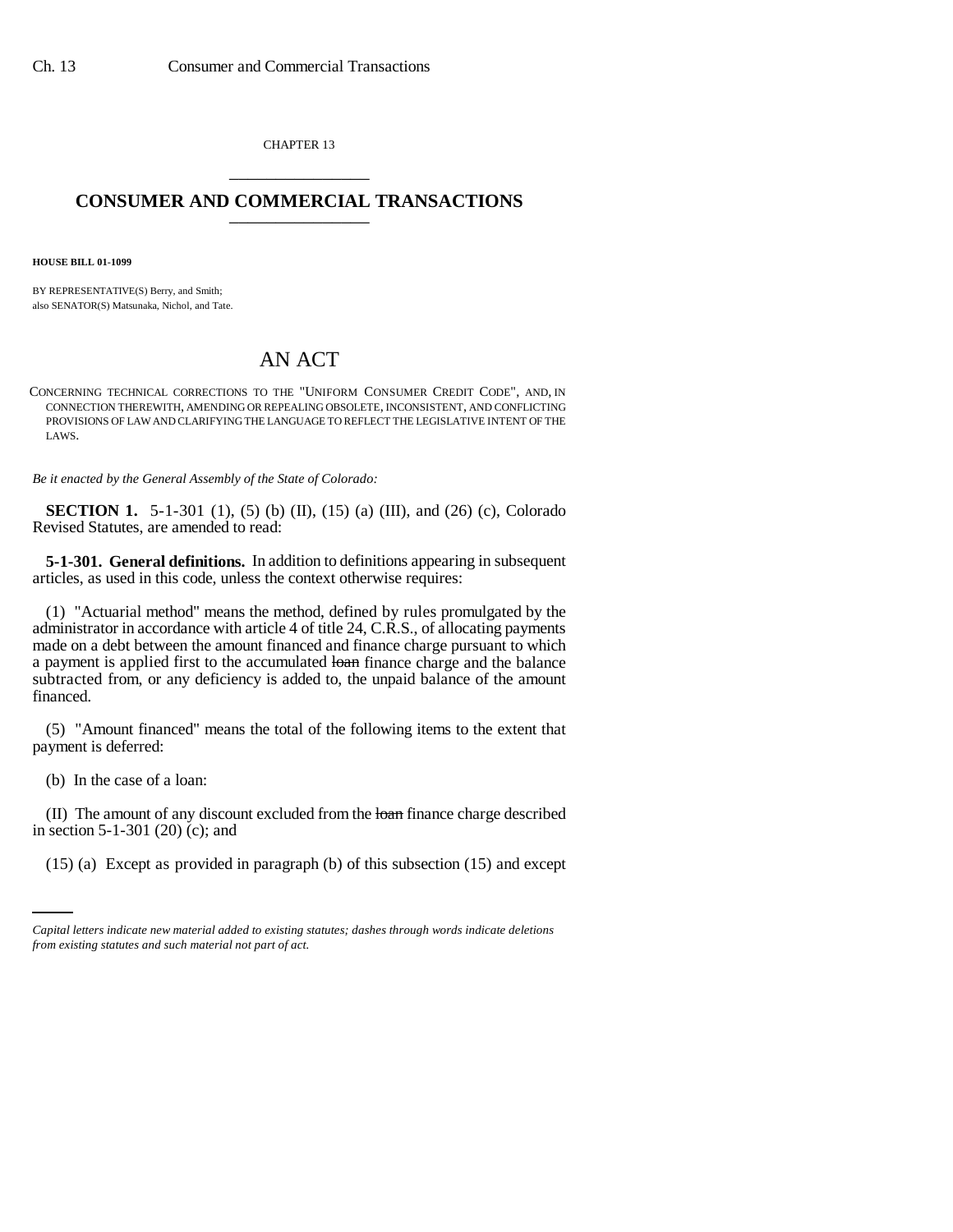with respect to a loan primarily secured by an interest in land as defined in subsection 26 of this section, "consumer loan" means a loan made or arranged by a person regularly engaged in the business of making loans in which:

(III) Either the debt is by written agreement payable in installments or a loan finance charge is made; and

(26) (c) With respect to loans secured by a first mortgage or deed of trust lien against a dwelling to refinance an existing loan to finance the acquisition of the dwelling and providing additional sums for any other purpose that are not subject to this code pursuant to paragraph (a) of this subsection (26), the lender shall disclose to the consumer that the refinance loan creates a lien against the dwelling or property and that the limits set forth in section  $5-5-111$  SECTION  $5-5-112$  on the amount of attorney fees that a lender may charge the consumer are not applicable.

**SECTION 2.** 5-2-201 (4) (b), Colorado Revised Statutes, is amended to read:

**5-2-201. Finance charge for consumer credit transactions.** (4) (b) A supervised seller or lender may contract for the payment by a consumer of a prepaid finance charge. In addition to any other disclosure required by this code, a supervised seller or lender shall disclose to the consumer the amount of any such prepaid finance charge.

**SECTION 3.** The introductory portion to 5-2-211 (3) (b) and 5-2-211 (5) (d) (I), Colorado Revised Statutes, are amended to read:

**5-2-211. Rebate upon prepayment.** (3) (b) With respect to a precomputed transaction entered into on or after October 28, 1975, and payable according to its original terms in more than sixty-one installments or on any precomputed transaction entered into on or after January 1, 1982, the unearned portion of the loan finance charge is, at the option of the lender, either:

(5) (d) If the computational period is one week and:

(I) If the number of days in the interval to the due date of the first scheduled installment is less than five days or more than nine days but not more than eleven days, the unearned finance charge shall be increased by an adjustment for each day by which the interval is less than seven days and, at the option of the creditor, may be reduced by an adjustment for each day by which the interval is more than seven days; the adjustment for each day shall be one-seventh of that part of the loan finance charge earned in the computational period prior to the due date of the first scheduled installment assuming that period to be one week; and

**SECTION 4.** 5-3-101 (1), Colorado Revised Statutes, is amended to read:

**5-3-101. Applicability - information required.** (1) For purposes of this article SECTION, a consumer credit transaction includes a transaction secured primarily by an interest in land without regard to the rate of the finance charge if the consumer credit transaction is otherwise a consumer credit transaction.

**SECTION 5.** 5-3-106, Colorado Revised Statutes, is amended to read: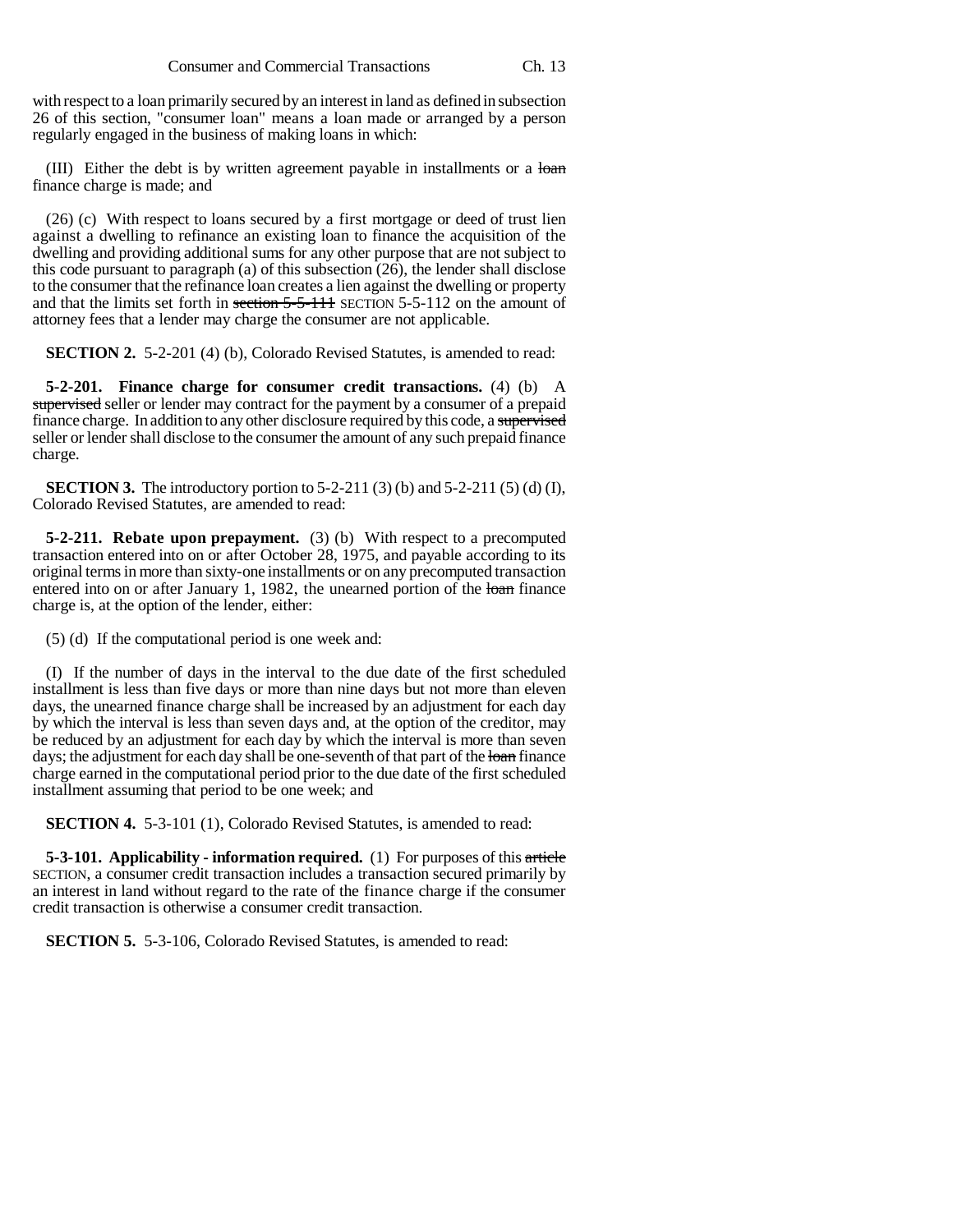Ch. 13 Consumer and Commercial Transactions

**5-3-106. Disclosures for real estate secured consumer credit transactions.** With respect to a real estate secured consumer credit transaction OTHER THAN ONE PURSUANT TO A REVOLVING CREDIT ACCOUNT, if the creditor credits payments made after the due date as of the date of receipt rather than the date payment was due, the creditor must clearly and conspicuously disclose to the consumer at or before the time that credit is extended the effect of untimely payments using language in substantially the following form:

"The dollar amount of the finance charge disclosed to you for this credit transaction is based upon your payments being received by the creditor on the date payments are due. If your payments are received after the due date, even if received before the date a late fee applies, you may owe additional and substantial money at the end of the credit transaction and there may be little or no reduction of principal. This is due to the accrual of daily interest until a payment is received."

**SECTION 6.** 5-3.1-102 (5) (b), Colorado Revised Statutes, is amended to read:

**5-3.1-102. Definitions.** As used in this article, unless the context otherwise requires:

(5) (b) Lender includes, but is not limited to, a supervised financial organization as defined in section 5-1-301 (17) SECTION 5-1-301 (45).

**SECTION 7.** 5-3.1-103, Colorado Revised Statutes, is amended to read:

**5-3.1-103. Written agreement requirements.** Each deferred deposit loan transaction and renewal shall be documented by a written agreement signed by both the lender and consumer. The written agreement shall contain the name of the consumer, the transaction date, the amount of the instrument, the annual percentage rate charged, and a statement of the total amount of finance charges charged, expressed both as a dollar amount and an annual percentage rate. In addition, the written agreement shall include all disclosures required by section  $5-3-301$  (2) SECTION 5-3-101 (2). The written agreement shall set a date, not more than forty days after the loan transaction date, upon which the instrument may be deposited or negotiated.

**SECTION 8.** 5-3.1-107, Colorado Revised Statutes, is amended to read:

**5-3.1-107. Multiple outstanding transactions notice.** A lender shall provide the following notice in a prominent place on each deferred deposit loan agreement in at least ten-point type:

 "STATE LAW PROHIBITS DEFERRED DEPOSIT LOANS EXCEEDING FIVE HUNDRED DOLLARS (\$500) TOTAL **DEBT FROM** DEBT PLUS APPLICABLE FINANCE CHARGES PERMITTED BY LAW FROM A DEFERRED DEPOSIT LENDER. EXCEEDING THIS AMOUNT MAY CREATE FINANCIAL HARDSHIPS FOR YOU AND YOUR FAMILY. YOU HAVE THE RIGHT TO RESCIND THIS TRANSACTION BY 5 P.M. THE NEXT BUSINESS DAY FOLLOWING THIS TRANSACTION."

**SECTION 9.** 5-3.1-108 (4), Colorado Revised Statutes, is amended to read: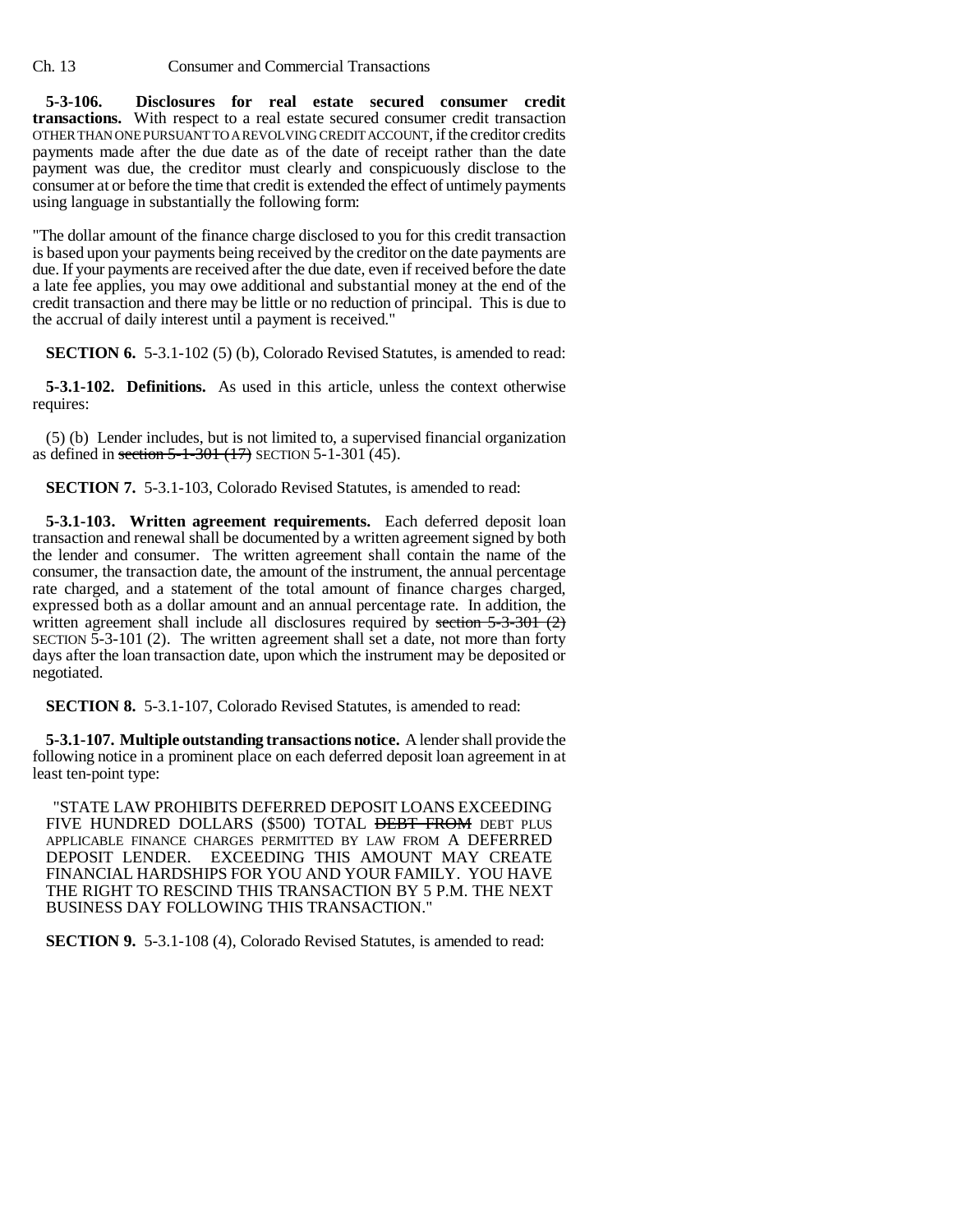**5-3.1-108. Renewal.** (4) Nothing in this section prohibits a lender from refinancing a deferred deposit loan as a supervised loan subject to the provision of this code, articles 1 to 9 of this title; EXCEPT THAT THE LENDER MAY NOT CONTRACT FOR OR RECEIVE THE MINIMUM FINANCE CHARGE CONTAINED IN SECTION 5-2-201 (7).

**SECTION 10.** 5-3.1-115, Colorado Revised Statutes, is amended to read:

**5-3.1-115. Records and annual reports.** A lender shall maintain records and file an annual report in accordance with section 5-3-505 SECTION 5-2-304.

**SECTION 11.** 5-3.1-116, Colorado Revised Statutes, is amended to read:

**5-3.1-116. License requirement.** In accordance with section 5-3-502 SECTION 5-2-301, no person shall engage in the business of deferred deposit loans without having first obtained a supervised lender's license pursuant to section 5-3-503 SECTION 5-2-302. A separate license shall be required for each location where such business is conducted.

**SECTION 12.** 5-3.1-117, Colorado Revised Statutes, is amended to read:

**5-3.1-117. Examination and investigation.** A lender may be examined and investigated in accordance with section 5-3-506 SECTION 5-2-305.

**SECTION 13.** 5-3.1-118 (1), Colorado Revised Statutes, is amended to read:

**5-3.1-118. Denial of license - discipline.** (1) The administrator may deny a license or discipline a lender in accordance with sections 5-3-503, 5-3-504, and 5-3-507 SECTIONS 5-2-302, 5-2-303, AND 5-2-306.

**SECTION 14.** 5-6-204, Colorado Revised Statutes, is amended to read:

**5-6-204. Cash fund created.** All fees collected under this code and under article 10 of this title shall be credited to the uniform consumer credit code cash fund, which fund is hereby created, and all moneys credited to such fund shall be used for the administration and enforcement of this code, article 10 of this title, and article 14.5 of title 12, C.R.S. Interest earned on the fund shall be credited to the fund. The general assembly shall make annual appropriations out of the fund for the administration and enforcement of this code, article 10 of this title, and article 14.5 of title 12, C.R.S.; except that expenditures by the administrator for consumer and creditor education resulting from the penalties provided in sections  $5-2-303$  (8) (f), 5-6-109 (1), 5-6-110, and 5-6-114 (2) SECTIONS 5-2-303 (7) (f), 5-6-109 (1), 5-6-110, AND 5-6-114 (2) shall not require appropriation by the general assembly if such expenditures do not exceed twenty-five thousand dollars per fiscal year and do not include the hiring of any full-time equivalents.

**SECTION 15. Repeal.** Article 7 of title 5, Colorado Revised Statutes, is repealed.